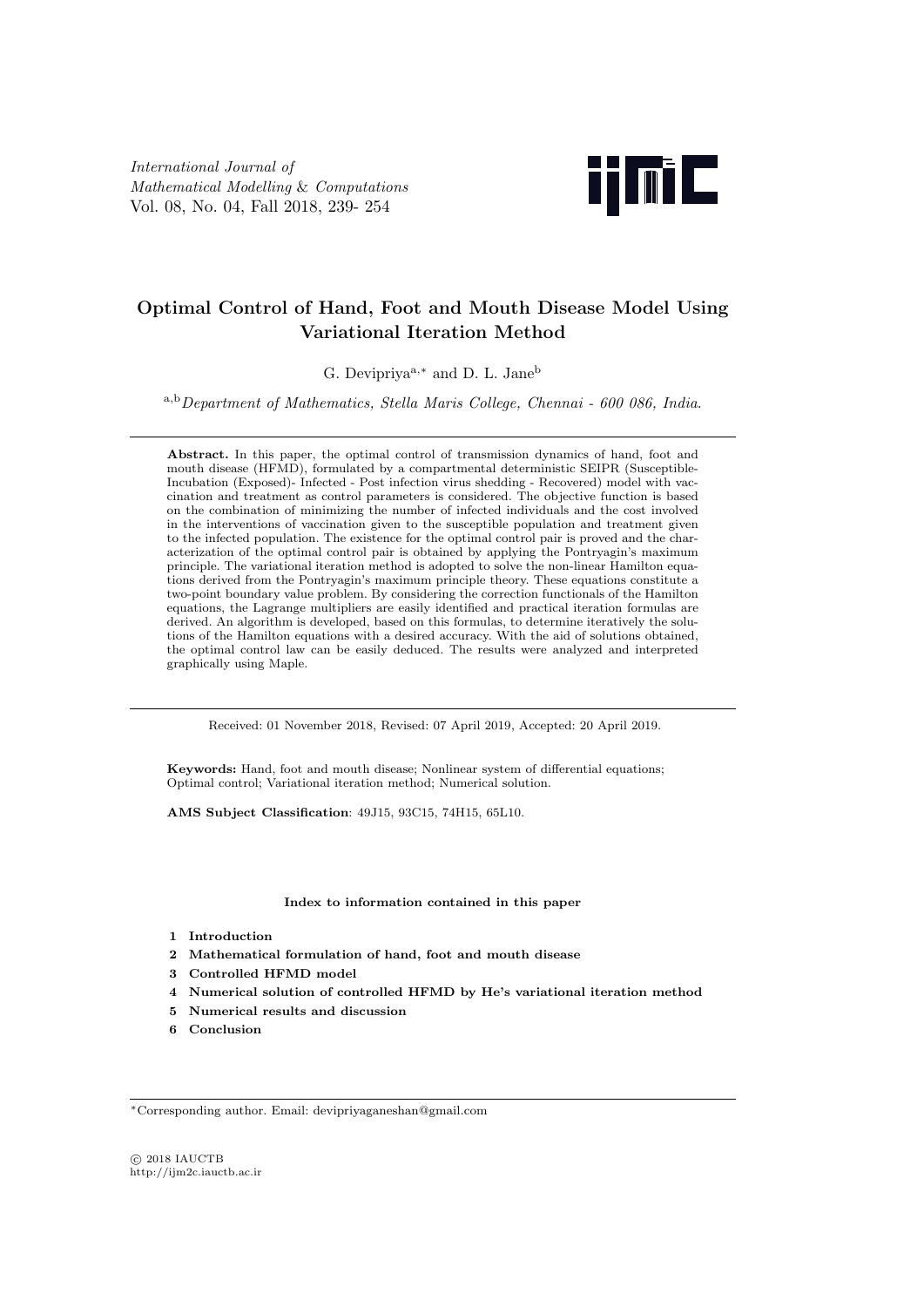#### **1. Introduction**

Hand foot and mouth disease - a mild, contagious viral infection common in young children is characterized by sores in the mouth and a rash on the hands and feet. Hand foot and mouth disease is most commonly caused by a coxsackievirus. The coxsackievirus belongs to a group of viruses called nonpolio enteroviruses. Enterovirus 71 (EV-71) is the second-most common cause. Many other strains of coxsackievirus and enterovirus can also be responsible. Oral ingestion is the main source of coxsackievirus infection.

The usual period from initial infection to the onset of signs and symptoms (incubation period) is three to six days. A fever is often the first sign of hand foot and mouth disease, followed by a sore throat and sometimes a poor appetite and malaise. One or two days after the fever begins, painful sores may develop in the front of the mouth or throat. A rash on the hands and feet and possibly on the buttocks can follow within one or two days. Sores that develop in the back of the mouth and throat may suggest that your child is infected with a related viral illness called herpangina. Other distinguishing features of herpangina include a sudden high fever and in some instances, seizure. Sores that develop on the hands, feet or other parts of the body are very rare. The illness spreads by person-to-person contact with an infected person.

The first HFMD case was reported in New Zealand in 1957, which is now endemic worldwide. Research literature for past 25 years from Asia describes the epidemiology of HFMD, drawing on pediatric groups, national surveillance systems, outbreak investigations and clinical data. HFMD occurs in various countries that span stages of economic development and with climates that range from tropical to temperate [11]. This diversity complicates the attempts to identify and understand the general features of epidemiology and pathobiology of HFMD. Urashima et al.[21] tried to find the relationship between the out break of HFMD with the weather patterns in Taiwan and Tokyo, respectively. Hongwu Tan and Hui Cao[18] used mathematical modeling to gain some insights into the transmission dynamics of HFMD when the population is vaccinated.

Some mathematical modelers have developed models for analysing the dynamic behaviour of the HFMD. SEIR model was analysed theoretically by using numerical simulation which showed that the number of actively infective people at initial time and the disease transmission coefficient play more role on the transmission was done by Nandita Roy and Nilimesh Halder[16]. To curtail HFMD in Sarawak, a simple deterministic model has been studied [20]. To predict the real dynamics of Hand, Foot and Mouth infection, [4] hypothesized a model by including the incubation period and post infection virus shedding period. Liu[13] used the SEIQRS model to take into account the quarantine measure. Samanta [17] discussed a delay HFMD model with pulse vaccination strategy.

Optimal control theory is used extensively in controlling the spread of infectious diseases. It is a powerful mathematical tool that can be used to make decisions involving complex biological situation. It is often used in the control of the spread of most diseases for which either vaccine or treatment is available. Gaff and Schaefer [7] applied optimal control theory to a set of epidemiological models in their attempt to find the most effective control strategy to minimize the number of individuals who become infected in the course of an epidemic using both treatment and vaccination as control measures. Zaman et al.[24] concentrated on an SIR model using only vaccination as their control. Blayneh et al.[2] considered prevention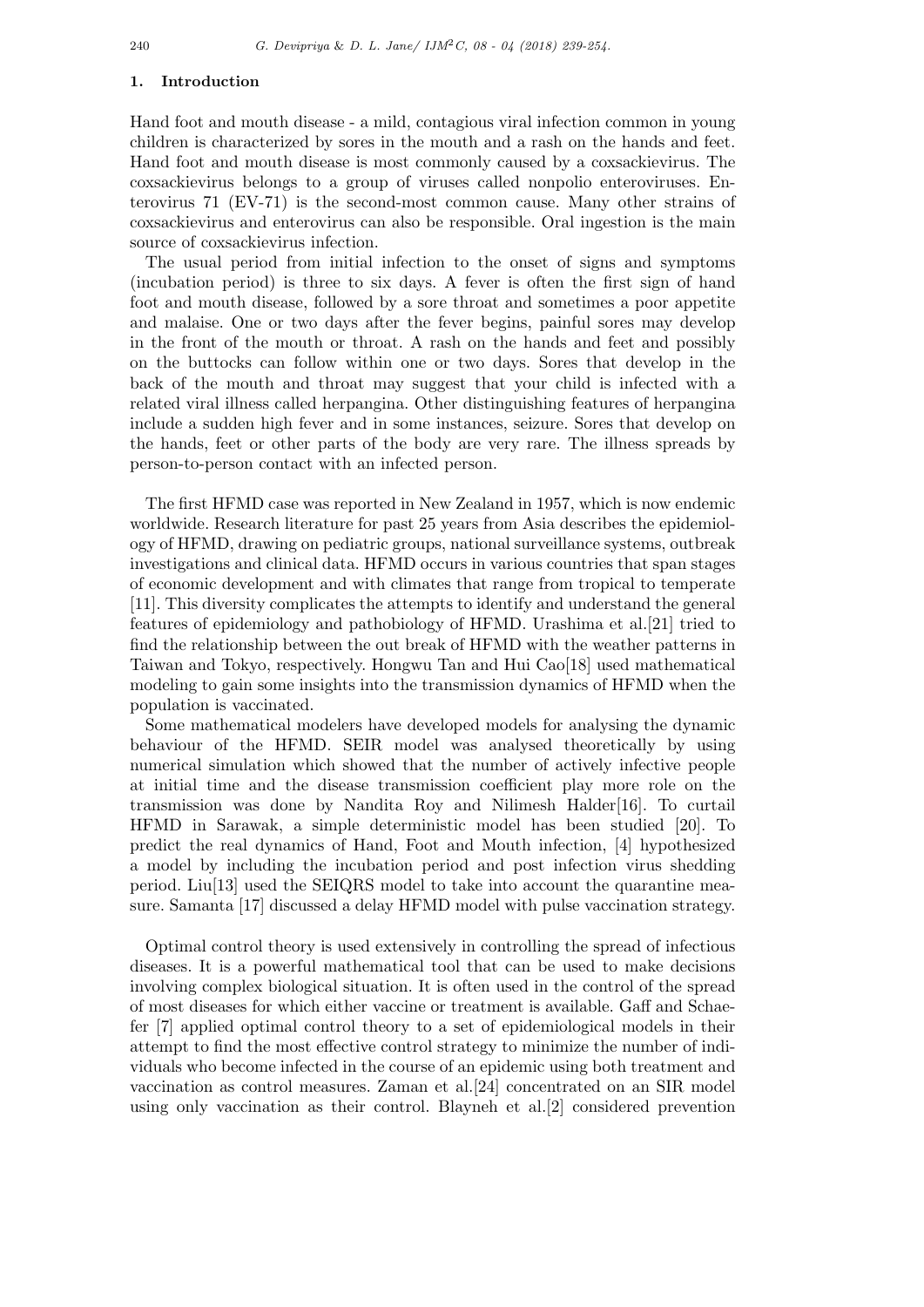and treatment as controls and studied optimal control of a vector-borne disease. Ebenezer et al.[3] applied control theory to study about the reduction of the Ebola infection using three different controls. Bakare [1] analyzed SIR epidemic model and derived basic reproduction number and applied optimal control theory to minimize the total number of infective individuals and the cost associated with the use of educational campaign and treatment. Tunde Tajudeen Yusuf and Francis Benyah[23], in their paper addressed how to optimally combine the vaccination and the treatment strategies such that the cost of the implementation of the two interventions is minimized while the disease is eradicated within specified period. Devipriya and Kalaivani [5] considered immune boosting and pathogen suppressing drugs as their controls for the multiple transmission of water-borne disease and obtained optimal solution in minimizing the number of infected individuals and the cost of the drug dose usage in the eradication of water-borne disease.

Several methods are available in the literature to solve optimal control problems. On one side, analytical theories, even if problems are in general solved numerically, include Variational Calculus [22], Hamilton-Jacobi and Pontryagin's principle of minimum or maximum [15] for systems described by continuous state-space models and dynamic programming. Non-linear differential equations can be solved easily and with high accuracy by means of the variational iteration method proposed by He [8], a good approximate solutions can be achieved by using practical iterative formulas derived from the correction functionals.

To the best of our knowledge, the optimal control of HFMD model by He's variational iteration method is nevertheless considered. Thus, an attempt is made in this paper. The mathematical formulation of HFMD model is given in section 2. In section 3, the controlled SEIPR model is considered and the existence optimal control pair is proved followed by its characterization with aid of Pontryagin's maximum principle. The optimality system so obtained is a two point nonlinear boundary value problem which is numerically solved using variational iteration method in section 4. In section 5, the results are analyzed and graphically interpreted using Maple.

## **2. Mathematical formulation of hand, foot and mouth disease**

The mathematical model of HFMD is formulated by improving standard SIR model [20] by adding the compartments of the incubation group and post-infection virus shedding group which is a a simple deterministic SEIPR model to deal with the periodic infected cases. The population is split into five compartments namely the susceptible group  $(S)$ , the incubation group  $(E)$ , the infectious group  $(I)$ , the post-infection virus shedding group  $(P)$  and the fully recovered group  $(R)$ . The susceptible class increases through the natural birth and fully recovered individuals who have lost their immunity. Meanwhile, the susceptible class also decreases through the natural death, the moving to incubation group, infectious group and post-infection virus shedding group. The susceptible (S) gains the HFMD infection through the contact with the asymptomatic patients (E), symptomatic patients (I) or with those carrying post-infection virus individuals (P) [14]. Once infected, the asymptomatic patients will move to incubation group (E). During this incubation period, HFMD patients have no symptom shown. Symptoms can be developed within few days [14, 20], however after many simulations ran, it was assumed that symptoms are developed in about one day and the patients are moved to the infected group (I). Another one week, when the symptoms subside then they will move to the post-infection virus shedding group (P) where the patients are said to be clinically recovered and do not exhibit any symptoms, but the virus may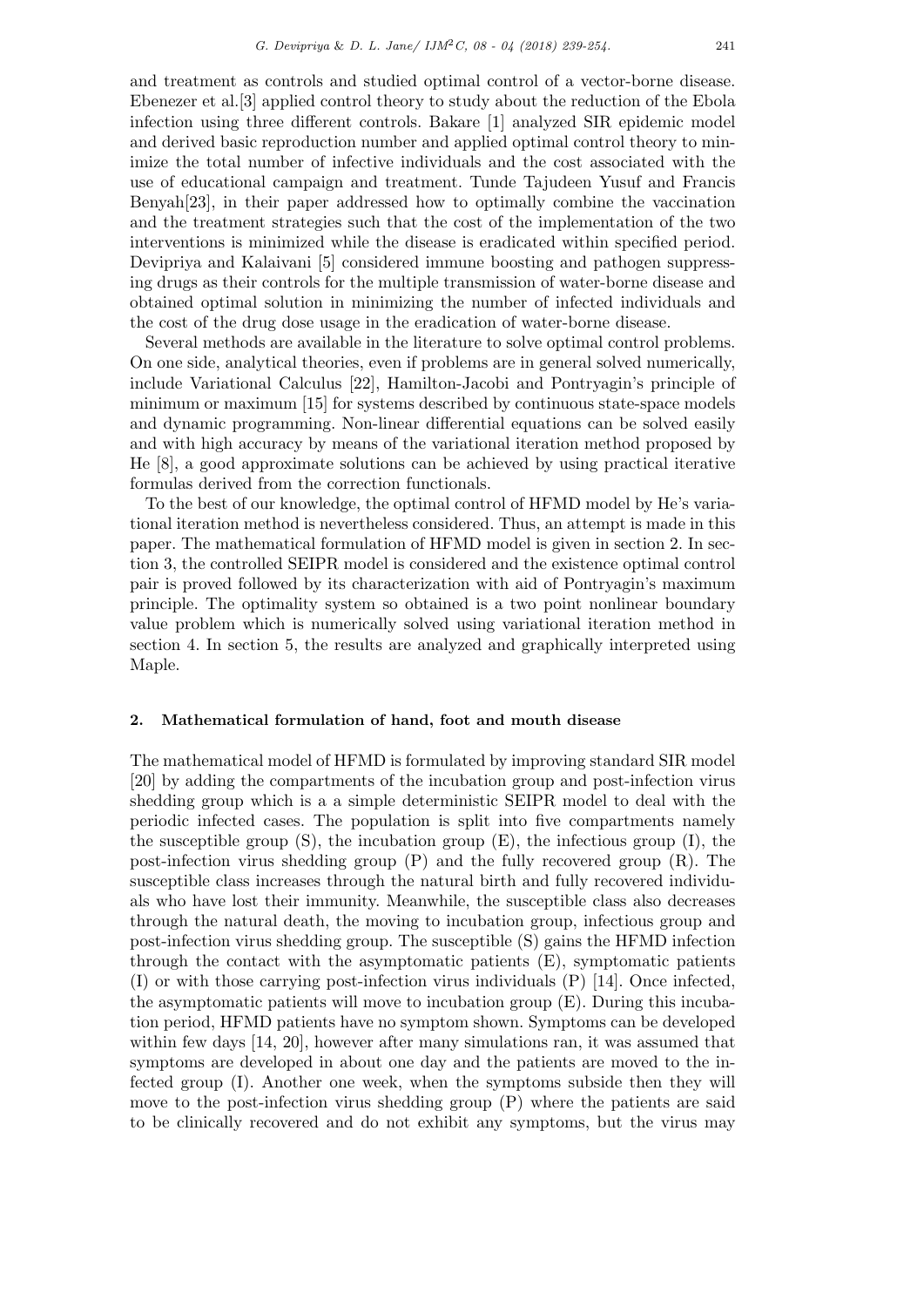continue to shed. One more week later, the patients are fully recovered and will move to fully recovered group (R) [12]. An individual will attain an immunity from HFMD after recovery, however the patient can be infected again through different HFMD viruses. Thus, the recovered patient returns to susceptible class and capable to be infected again. Now let us formulate the Mathematical model of HFMD by the following system of nonlinear differential equations[4]:

$$
\frac{dS(t)}{dt} = k_1 + \beta_7 R(t) - \beta_1 S(t)E(t) - \beta_5 S(t)I(t) - \beta_6 S(t)P(t) - k_2 S(t) \n\frac{dE(t)}{dt} = \beta_1 S(t)E(t) + \beta_5 S(t)I + \beta_6 S(t)P - \beta_2 E(t) - k_2 E(t) \n\frac{dI(t)}{dt} = \beta_2 E(t) - \beta_3 I(t) - (k_2 + k_3)I(t) \n\frac{dP(t)}{dt} = \beta_3 I(t) - \beta_4 P(t) - k_2 P(t) \n\frac{dR(t)}{dt} = \beta_4 P(t) - k_2 R(t) - \beta_7 R(t)
$$
\n(1)

with initial data

$$
S(0) \geq 0; \quad E(0) \geq 0; \quad I(0) \geq 0; \quad P(0) \geq 0; \quad R(0) \geq 0,
$$

where  $k_1$  and  $k_2$  represent natural birth and death rate,  $k_3$  represents the death rate due to the disease,  $\beta_1$  denote the transmission coefficient of susceptible individuals (S) getting infected by exposed individuals (E), *β*<sup>2</sup> denote the transmission coefficient of susceptible individuals (S) getting infected by infectious individuals  $(I)$ ,  $\beta_3$  denote the transmission coefficient of susceptible individuals (S) getting infected by clinically recovered individuals (P). The rate at which an asymptomatic patient developing symptoms per unit time is given by  $\alpha$ , the rate at which an infectious individual clinically recovered per unit time is given by  $\nu_1$ , the rate at which a clinically recovered individual fully recovered per unit time is given by  $\nu_2$ and the rate at which a recovered individual loses its immunity is given by  $\gamma$ .

#### **3. Controlled HFMD model**

Consider the controlled SEIPR model

$$
\frac{dS(t)}{dt} = k_1 + \beta_7 R(t) - \beta_1 S(t)E(t) - \beta_5 S(t)I(t) - \beta_6 S(t)P(t) - k_2 S(t) - u_1(t)S(t)
$$
  
\n
$$
\frac{dE(t)}{dt} = \beta_1 S(t)E(t) + \beta_5 S(t)I(t) + \beta_6 S(t)P(t) - \beta_2 E(t) - k_2 E(t)
$$
  
\n
$$
\frac{dI(t)}{dt} = \beta_2 E(t) - \beta_3 I(t) - (k_2 + k_3)I(t) - u_2(t)I(t)
$$
  
\n
$$
\frac{dP(t)}{dt} = \beta_3 I(t) - \beta_4 P(t) - k_2 P(t)
$$
  
\n
$$
\frac{dR(t)}{dt} = \beta_4 P(t) - k_2 R(t) - \beta_7 R(t) + u_1(t)S(t) + u_2(t)I(t)
$$
\n(2)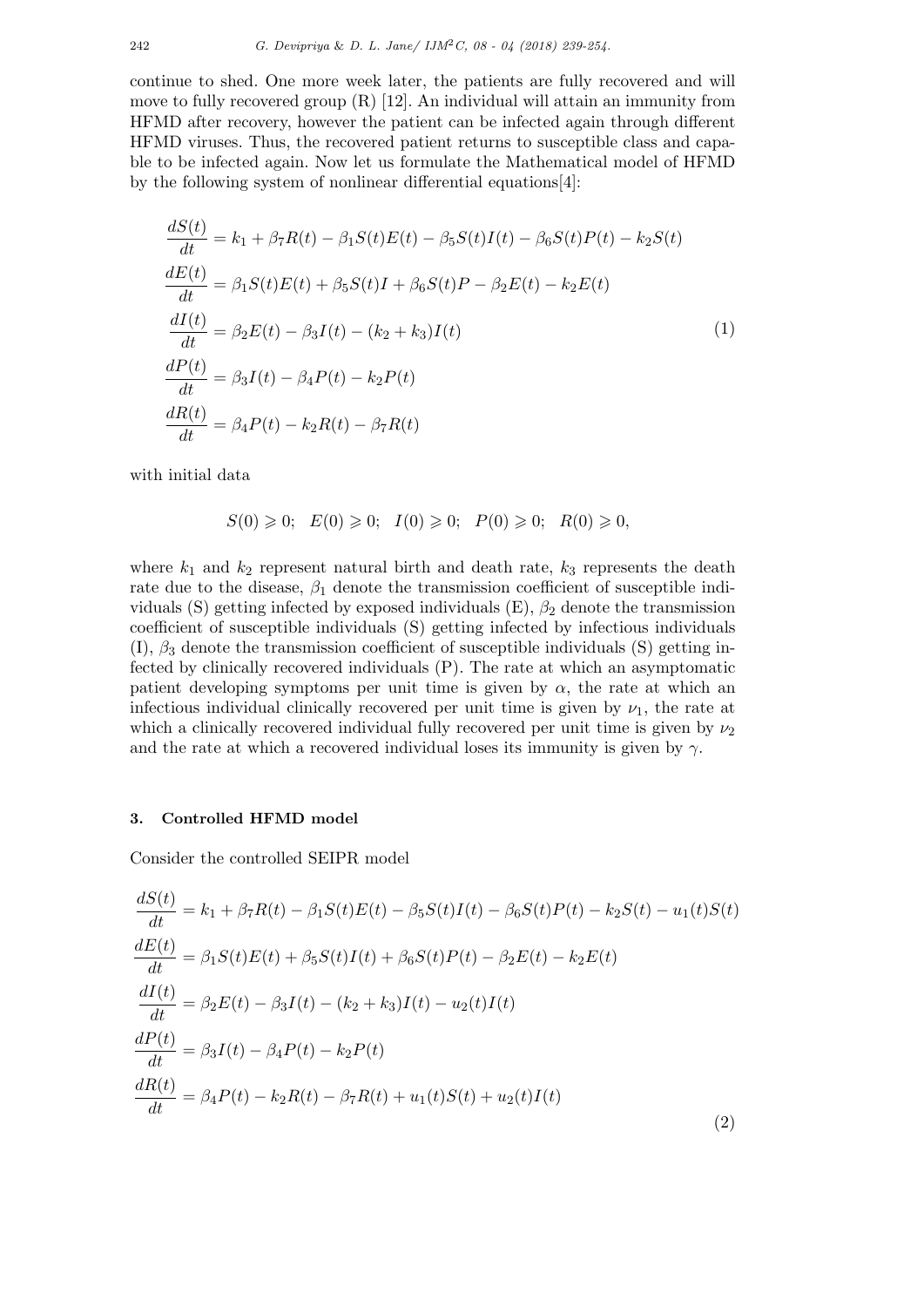with initial conditions

$$
S(0) = 10000, E(0) = 4, I(0) = 4, P(0) = 4, R(0) = 0
$$
\n
$$
(3)
$$

where  $u_1(t)$  and  $u_2(t)$  are controls representing treatment given to the infected individuals and vaccination given to the susceptible individuals, respectively. The main objective is to minimize the number of infected and the cost involved in the intervention of vaccination and treatment. Thus, the objective functional is defined as

$$
J(u_1(t), u_2(t)) = \int_0^T (A_1 I(t) + A_2 u_1^2(t) + A_3 u_2^2(t)) dt
$$
\n(4)

where  $A_1$ ,  $A_2$  and  $A_3$  are positive weights that balance the size of terms. The term  $A_2 u_1^2(t)$  and  $A_3 u_2^2(t)$  describe the cost associated with the intervention of vaccination and treatment. Here the aim is to minimize the number of infected and cost involved in control strategies, the optimal control pair  $(u_1^*(t), u_2^*(t))$  were obtained such that

$$
J(u_1^*(t), u_2^*(t)) = \min\big(J(u_1(t), u_2(t))/(u_1(t), u_2(t)) \in U\big) \tag{5}
$$

where  $U = \{(u_1(t), u_2(t))/u_i(t) \text{ is measurable}, 0 \leq u_i(t) \leq 1, t \in [0, T], \text{ for } i =$ 1, 2} is the adimissible control set. Here, the value  $u_i(t) = 1, i = 1, 2$  represents the maximal control due to vaccination and treatment provided.

## **3.1** *Existence of an optimal control pair*

The existence of the optimal control pair for the state system (2) can be obtained by using a result by Fleming and Rishel [6].

**Theorem 3.1** Consider the control problem with system (2). There exists a optimal control pair  $(u_1^*(t), u_2^*(t)) \in U$  such that  $J(u_1^*, u_2^*) = \min_{u_1, u_2 \in U} J(u_1, u_2)$ .

*Proof* To prove the existence of an optimal control, we use the result in [6]. Note that the control and the state variable are nonnegative values. In this minimizing problem, the necessary convexity of the objective functional in  $u_1, u_2$  is satisfied. The set of all the control variable  $(u_1, u_2) \in U$  is also convex and closed by definition. The optimal system is bounded which determines the compactness needed for the existence of the optimal control. In addition, the integrand in the functional (3),  $A_1I(t) + A_2u_1^2(t) + A_3u_2^2(t)$  is convex on the control set U. Also we can easily see that, there exist a constant  $\omega > 1$  and positive numbers  $\omega_1, \omega_2$  such that  $J(u_1, u_2) \geq \omega_1(|u_1|^2 + |u_2|^2)^{\omega/2} - \omega_2$ , because, the state variables are bounded, which completes the existence of an optimal control.

#### **3.2** *Characterization of the optimal control pair*

According to the Pontryagin's Maximum Principle, we now derive the necessary conditions that a pair of optimal controls and corresponding states must satisfy.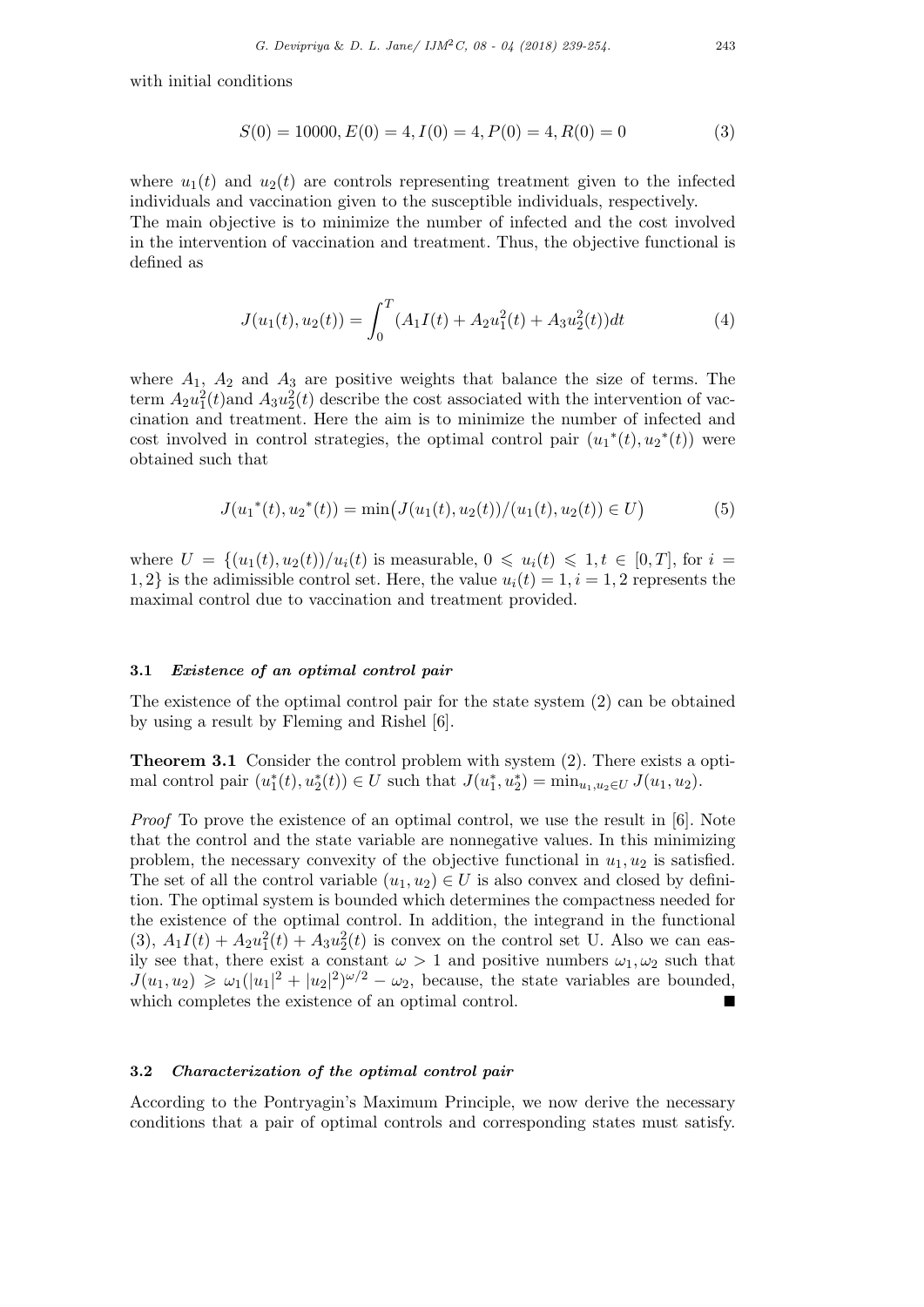To this purpose, we define the Hamiltonian function for the system:

$$
H(t, S, E, I, P, R, \lambda_{S}, \lambda_{E}, \lambda_{I}, \lambda_{P}, \lambda_{R}) = A_{1}I(t) + A_{2}u_{1}^{2}(t) + A_{3}u_{2}^{2}(t) + \lambda_{S}(k_{1} + \beta_{7}R(t) - \beta_{1}S(t)E(t) - \beta_{5}S(t)I(t) - \beta_{6}S(t)P(t) - k_{2} - u_{1}(t)S(t)) + \lambda_{E}(\beta_{1}S(t)E(t) + \beta_{5}S(t)I(t) + \beta_{6}S(t)P(t) - \beta_{2}E(t) - k_{2}E(t)) + \lambda_{I}(\beta_{2}E(t) - \beta_{3}I(t) - (k_{2} + k_{3})I(t) - u_{2}(t)I(t)) + \lambda_{P}(t)(\beta_{3}I(t) - \beta_{4}P(t) - k_{2}P(t)) + \lambda_{R}(\beta_{4}P(t) - k_{2}R(t) - \beta_{7}R(t) + u_{1}(t)S(t) + u_{2}(t)I(t))
$$
\n(6)

**Theorem 3.2** Given optimal controls  $u_1^*(t)$  and  $u_2^*(t)$  and solutions  $S(t),E(t),I(t),P(t)$  and  $R(t)$  of the corresponding state system, there exists adjoint variables  $\lambda_S(t), \lambda_E(t), \lambda_I(t), \lambda_P(t)$  and  $\lambda_R(t)$  satisfying

$$
\dot{\lambda_S}(t) = \lambda_S(t)\beta_1 E(t) + \lambda_S(t)\beta_5 I(t) + \lambda_S(t)\beta_6 P(t) + \lambda_S(t)k_2 + \lambda_S(t)u_1(t) \n- \lambda_E(t)\beta_1 E(t) - \lambda_E(t)\beta_5 I(t) - \lambda_E(t)\beta_6 P(t) - \lambda_R(t)u_1(t) \n\dot{\lambda_E}(t) = \lambda_S(t)\beta_1 S(t) - \lambda_E(t)\beta_1 S(t) + \lambda_E(t)\beta_2 + \lambda_E(t)k_2 - \lambda_I(t)\beta_2(t) \n\dot{\lambda_I}(t) = -A_1 + \lambda_S(t)\beta_5 S(t) - \lambda_E(t)\beta_5 S(t) + \lambda_I(t)\beta_3 + \lambda_I(t)(k_2 + k_3) \n+ \lambda_I(t)u_2(t) - \lambda_P(t)\beta_3 - \lambda_R(t)u_2(t) \n\dot{\lambda_P}(t) = \lambda_S(t)\beta_6 S(t) - \lambda_E(t)\beta_6 S(t) + \lambda_P(t)\beta_4 + \lambda_P(t)k_2 - \lambda_R(t)\beta_4 \n\dot{\lambda_R}(t) = -\lambda_S(t)\beta_7 + \lambda_R(t)k_2 + \lambda_R(t)\beta_7
$$

and  $\lambda_S(T) = \lambda_E(T) = \lambda_I(T) = \lambda_P(T) = \lambda_R(T) = 0,$ the transversality conditions. Furthermore

$$
u_1^*(t) = \min\left\{\max\left\{0, \frac{S(t)(\lambda_S(t) - \lambda_R(t))}{2A_2}\right\}, 1\right\}
$$
  

$$
u_2^*(t) = \min\left\{\max\left\{0, \frac{I(t)(\lambda_I(t) - \lambda_R(t))}{2A_3}\right\}, 1\right\}
$$
 (8)

*Proof* The form of the adjoint equations and transversality conditions are standard results from Pontryagin's maximum principle. The adjoint system can be obtained as follows:

$$
\dot{\lambda}_{S}(t) = -\frac{\partial H}{\partial S} = \lambda_{S}(t)\beta_{1}E(t) + \lambda_{S}(t)\beta_{5}I(t) + \lambda_{S}(t)\beta_{6}P(t) + \lambda_{S}(t)k_{2} + \lambda_{S}(t)u_{1}(t) \n- \lambda_{E}(t)\beta_{1}E(t) - \lambda_{E}(t)\beta_{5}I(t) - \lambda_{E}(t)\beta_{6}P(t) - \lambda_{R}(t)u_{1}(t) \n\dot{\lambda}_{E}(t) = -\frac{\partial H}{\partial E} = \lambda_{S}(t)\beta_{1}S(t) - \lambda_{E}(t)\beta_{1}S(t) + \lambda_{E}(t)\beta_{2} + \lambda_{E}(t)k_{2} - \lambda_{I}(t)\beta_{2} \n\dot{\lambda}_{I}(t) = -\frac{\partial H}{\partial I} = -A_{1} + \lambda_{S}(t)\beta_{5}S(t) - \lambda_{E}(t)\beta_{5}S(t) + \lambda_{I}(t)\beta_{3} + \lambda_{I}(t)(k_{2} + k_{3}) \n+ \lambda_{I}(t)u_{2}(t) - \lambda_{P}(t)\beta_{3} - \lambda_{R}(t)u_{2}(t)
$$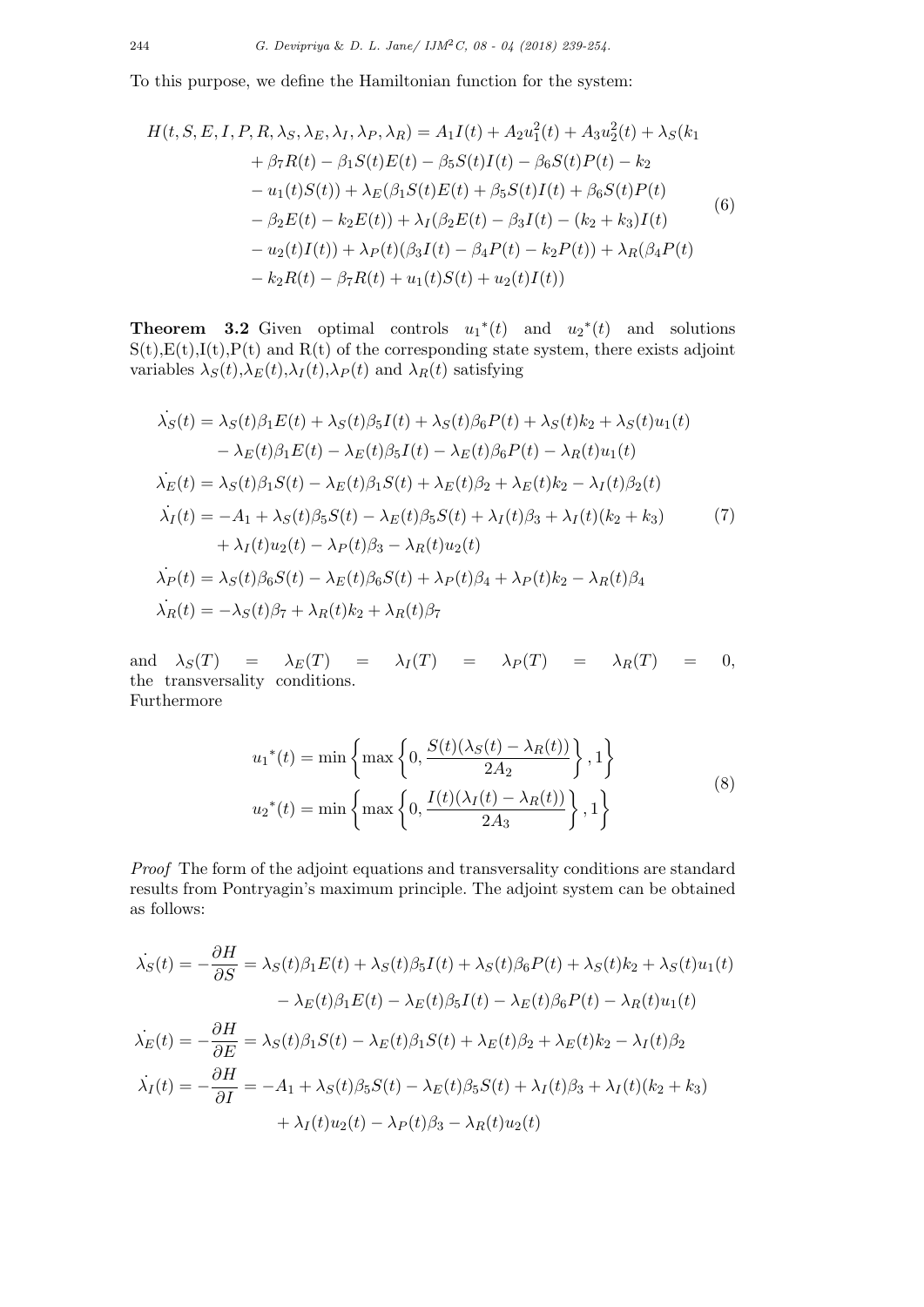$$
\dot{\lambda}_P(t) = -\frac{\partial H}{\partial P} = \lambda_S(t)\beta_6 S(t) - \lambda_E(t)\beta_6 S(t) + \lambda_P(t)\beta_4 + \lambda_P(t)k_2 - \lambda_R\beta_4(t)
$$
\n
$$
\dot{\lambda}_R(t) = -\frac{\partial H}{\partial R} = -\lambda_S(t)\beta_7 + \lambda_R(t)k_2 + \lambda_R(t)\beta_7
$$
\n(9)

The optimality equations were given by:

$$
\frac{\partial H}{\partial u_1} = 2A_2 u_1(t) - \lambda_S(t)S(t) + \lambda_R(t)S(t) = 0 \text{ at } u_1^*(t)
$$
  
\n
$$
\frac{\partial H}{\partial u_2} = 2A_3 u_2(t) - \lambda_I(t)I(t) + \lambda_R(t)I(t) = 0 \text{ at } u_2^*(t)
$$
\n(10)

Hence,

$$
u_1^*(t) = \frac{S(t)(\lambda_S(t) - \lambda_R(t))}{2A_2}
$$
  

$$
u_2^*(t) = \frac{I(t)(\lambda_I(t) - \lambda_R(t))}{2A_3}
$$
 (11)

By using the bounds for the control *u*1, we get

$$
u_1^*(t) = \begin{cases} \frac{S(t)(\lambda_S(t) - \lambda_R(t))}{2A_2} & \text{if } 0 \le \frac{S(t)(\lambda_S(t) - \lambda_R(t))}{2A_2} \le 1, \\ 0 & \text{if } \frac{S(t)(\lambda_S(t) - \lambda_R(t))}{2A_2} \le 0, \\ 1 & \text{if } \frac{S(t)(\lambda_S(t) - \lambda_R(t))}{2A_2} \ge 1. \end{cases} \tag{12}
$$

In compact notation,

$$
u_1^*(t) = \min\left\{\max\left\{0, \frac{S(t)(\lambda_S(t) - \lambda_R(t))}{2A_2}\right\}, 1\right\} \tag{13}
$$

By using the bounds for the control *u*2, we get

$$
u_2^*(t) = \begin{cases} \frac{I(t)(\lambda_I(t) - \lambda_R(t))}{2A_3} & \text{if } 0 \le \frac{I(t)(\lambda_I(t) - \lambda_R(t))}{2A_3} \le 1, \\ 0 & \text{if } \frac{I(t)(\lambda_I(t) - \lambda_R(t))}{2A_3} \le 0, \\ 1 & \text{if } \frac{I(t)(\lambda_I(t) - \lambda_R(t))}{2A_3} \ge 1. \end{cases}
$$
(14)

In compact notation,

$$
u_2^*(t) = \min\left\{\max\left\{0, \frac{I(t)(\lambda_I(t) - \lambda_R(t))}{2A_3}\right\}, 1\right\}
$$
(15)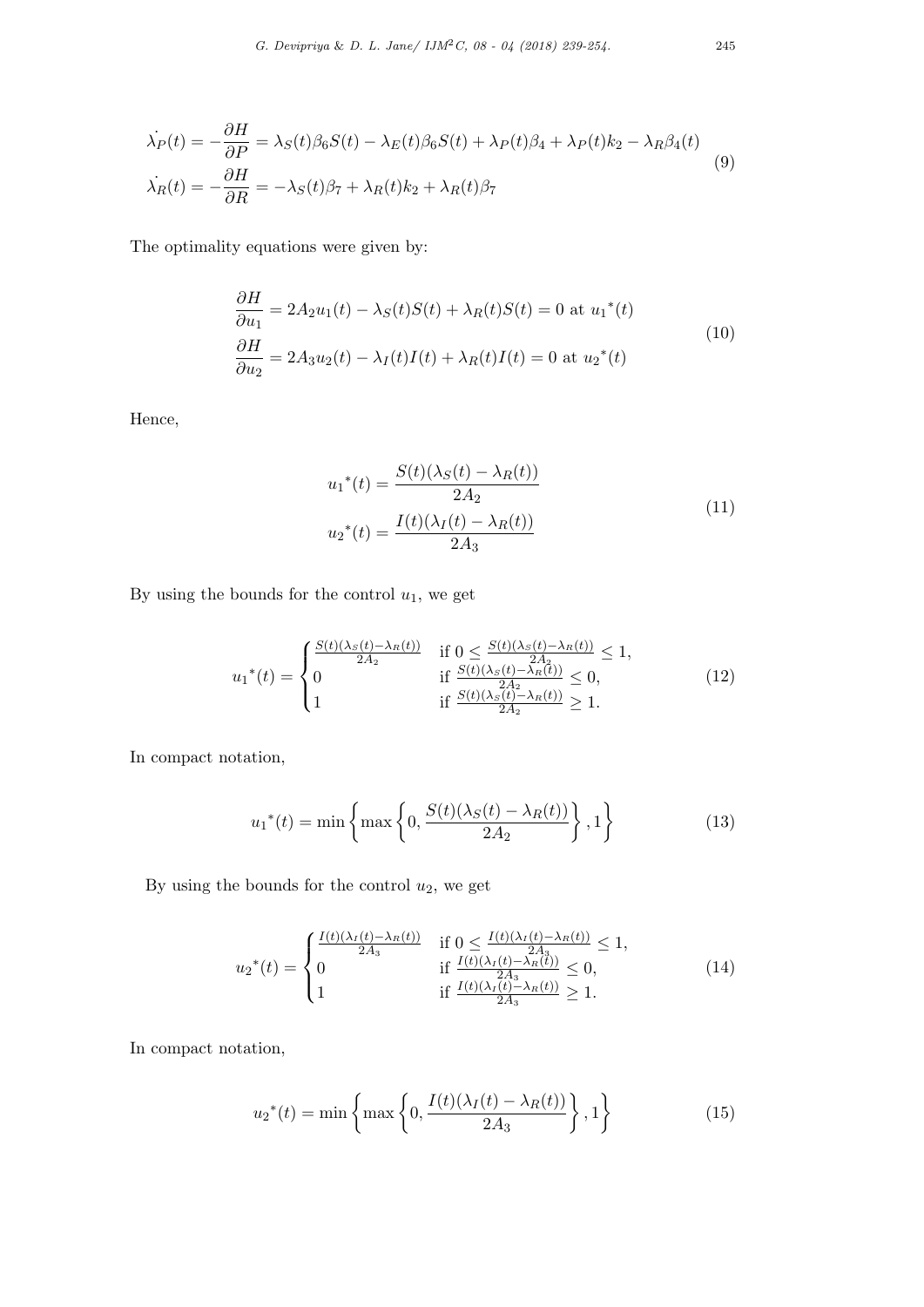Using (13) and (15), we have the following optimality system:

$$
\dot{S}(t) = k_1 + \beta_7 R(t) - \beta_1 S(t)E(t) - \beta_5 S(t)I(t) - \beta_6 S(t)P(t) - k_2 S(t)
$$
  
\n
$$
- \min \{\max\{0, \frac{S(t)(\lambda_S(t) - \lambda_R(t))}{2A_2}\}, 1\} S(t)
$$
  
\n
$$
\dot{E}(t) = \beta_1 S(t)E(t) + \beta_5 S(t)I(t) + \beta_6 S(t)P(t) - \beta_2(t)E(t) - k_2(t)E(t)
$$
  
\n
$$
\dot{I}(t) = \beta_2 E(t) - \beta_3 I(t) - (k_2 + k_3)I(t) - \min \{\max\{0, \frac{I(t)(\lambda_I(t) - \lambda_R(t))}{2A_3}\}, 1\}I(t)
$$
  
\n
$$
\dot{P}(t) = \beta_3 I(t) - \beta_4 P(t) - k_2 P(t)
$$
  
\n
$$
\dot{R}(t) = \beta_4 P(t) - k_2 R(t) - \beta_7 R(t) + \min \{\max\{0, \frac{S(t)(\lambda_S(t) - \lambda_R(t))}{2A_2}\}, 1\} S(t)
$$
  
\n
$$
+ \min \{\max\{0, \frac{I(t)(\lambda_I(t) - \lambda_R(t))}{2A_3}\}, 1\} I(t)
$$

$$
\dot{\lambda}_{S}(t) = \lambda_{S}(t)\beta_{1}E(t) + \lambda_{S}(t)\beta_{5}I(t) + \lambda_{S}(t)\beta_{6}P(t) + \lambda_{S}(t)k_{2} \n+ \lambda_{S}(t)\min\{\max\{0, \frac{S(t)(\lambda_{S}(t) - \lambda_{R}(t))}{2A_{2}}\}, 1\} - \lambda_{E}(t)\beta_{1}E(t) \n- \lambda_{E}(t)\beta_{5}I(t) - \lambda_{E}(t)\beta_{6}P(t) - \min\{\max\{0, \frac{S(t)(\lambda_{S}(t) - \lambda_{R}(t))}{2A_{2}}\}, 1\}\lambda_{R}(t) \n\dot{\lambda}_{E}(t) = \lambda_{S}(t)\beta_{1}S(t) - \lambda_{E}(t)\beta_{1}S(t) + \lambda_{E}(t)\beta_{2} + \lambda_{E}(t)k_{2} - \lambda_{I}(t)\beta_{2} \n\dot{\lambda}_{I}(t) = -A_{1} + \lambda_{S}(t)\beta_{5}S(t) - \lambda_{E}(t)\beta_{5}S(t) + \lambda_{I}(t)\beta_{3} + \lambda_{I}v(k_{2} + k_{3}) \n+ \min\{\max\{0, \frac{I(t)(\lambda_{I}(t) - \lambda_{R}(t))}{2A_{3}}\}, 1\}\lambda_{I}(t) - \lambda_{P}(t)\beta_{3} \n- \min\{\max\{0, \frac{I(t)(\lambda_{I}(t) - \lambda_{R}(t))}{2A_{3}}\}, 1\}\lambda_{R}(t) \n\dot{\lambda}_{P}(t) = \lambda_{S}(t)\beta_{6}S - (t)\lambda_{E}(t)\beta_{6}S(t) + \lambda_{P}(t)\beta_{4}(t) + \lambda_{P}(t)k_{2} - \lambda_{R}(t)\beta_{4} \n\dot{\lambda}_{R}(t) = -\lambda_{S}(t)\beta_{7} + \lambda_{R}(t)k_{2} + \lambda_{R}(t)\beta_{7}
$$
\n(16)

with initial conditions

$$
S(0) = 10000, E(0) = 4, I(0) = 4, P(0) = 4, R(0) = 0
$$

and transversality conditions

$$
\lambda_S(T) = \lambda_E(T) = \lambda_I(T) = \lambda_P(T) = \lambda_R(T) = 0
$$

■

# **4. Numerical solution of controlled HFMD by He's variational iteration method**

To study the behaviour of HFMD with controls, the optimality system (16) have to be solved. As it is a nonlinear two point boundary value problem(BVP), find-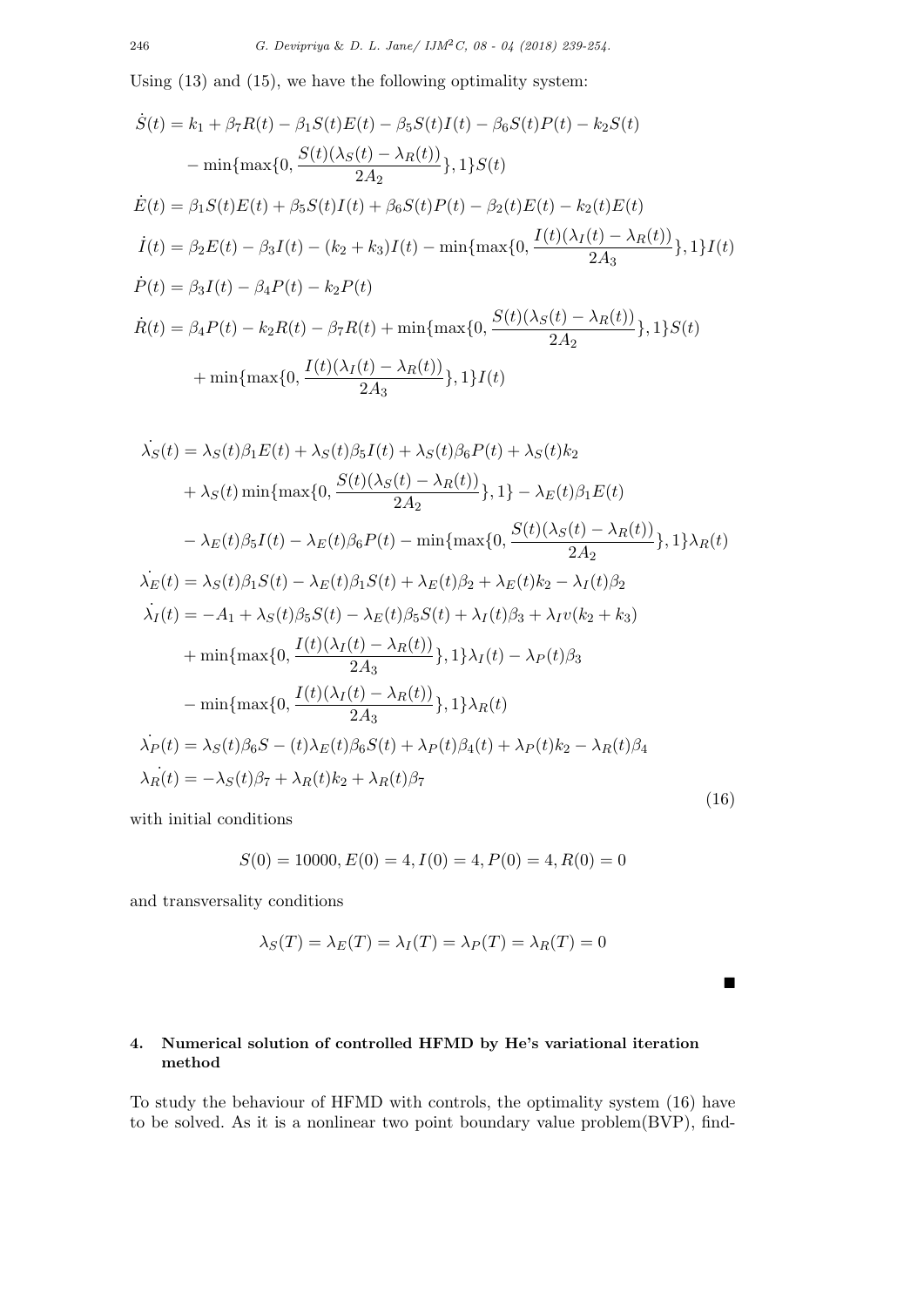ing exact solution is difficult. To overcome these difficulties numerical method is necessary. Hence we find numerical solution of system (16) by He's variational iteration method (VIM). By considering the correction functionals of the Hamilton equations, the Lagrange multipliers are easily identified and practical iteration formulas are derived. An algorithm is developed, based on this formulas, to determine iteratively the solutions of the Hamilton equations with a desired accuracy. Let us introduce the notation for the state and costate variables as follows:  $S = x_1, E =$  $x_2, I = x_3, P = x_4, R = x_5$ ;  $\lambda_S = p_1, \lambda_E = p_2, \lambda_I = p_3, \lambda_P = p_4, \lambda_R = p_5$ .

The corresponding correction functionals of the optimality system are

$$
x_1^{(N+1)}(t) = x_1^{(N)}(t) + \int_0^t \lambda_{x_1}(\xi) \left[ \dot{x}_1^{(N)}(\xi) - k_1 - \beta_T \bar{x}_5^{(N)}(\xi) + \beta_1 \bar{x}_1^{(N)}(\xi) \bar{x}_2^{(N)}(\xi) \right. \\ \left. + \beta_5 \bar{x}_1^{(N)}(\xi) \bar{x}_3^{(N)}(\xi) + \beta_6 \bar{x}_1^{(N)}(\xi) \bar{x}_4^{(N)}(\xi) + k_2 x_1^{(N)}(\xi) \right. \\ \left. - \frac{1}{2A_2} \left( \bar{p}_1^N(\xi) - \bar{p}_5^N(\xi) \right) \bar{x}_1^{(N)}(\xi) \right] d\xi
$$
  
\n
$$
x_2^{(N+1)}(t) = x_2^{(N)}(t) + \int_0^t \lambda_{x_2}(\xi) \left[ \bar{x}_2^{(N)}(\xi) - \beta_1 \bar{x}_1^{(N)}(\xi) \bar{x}_2^{(N)}(\xi) - \beta_5 \bar{x}_1^{(N)}(\xi) \bar{x}_3^{(N)}(\xi) \right. \\ \left. - \beta_6 \bar{x}_1^{(N)}(\xi) \bar{x}_4^{(N)}(\xi) + \beta_2 x_2^{(N)}(\xi) + k_2 x_2^{(N)}(\xi) \right] d\xi
$$
  
\n
$$
x_3^{(N+1)}(t) = x_3^{(N)}(t) + \int_0^t \lambda_{x_3}(\xi) \left[ \bar{x}_3^{(N)}(\xi) - \beta_2 \bar{x}_2^{(N)}(\xi) + \beta_3 x_3^{(N)}(\xi) + (k_2 + k_3) x_3^{(N)}(\xi) \right. \\ \left. + \frac{1}{2A_3} \left( \bar{p}_3^{(N)}(\xi) - \bar{p}_5^{(N)}(\xi) \right) \bar{x}_3^{(N)}(\xi) \right] d\xi
$$
  
\n
$$
x_4^{(N+1)}(t) = x_4^{(N)}(t) + \int_0^t \lambda_{x_4}(\xi) \left[ \dot{x}_4^{(N)}(\xi) - \beta_3 \bar{x}_3^{(N)}(\xi) + \beta_4 x_4^{(N)}(\xi) + k_2 x_4^{(N)}(\xi) \right] d\xi
$$
  
\n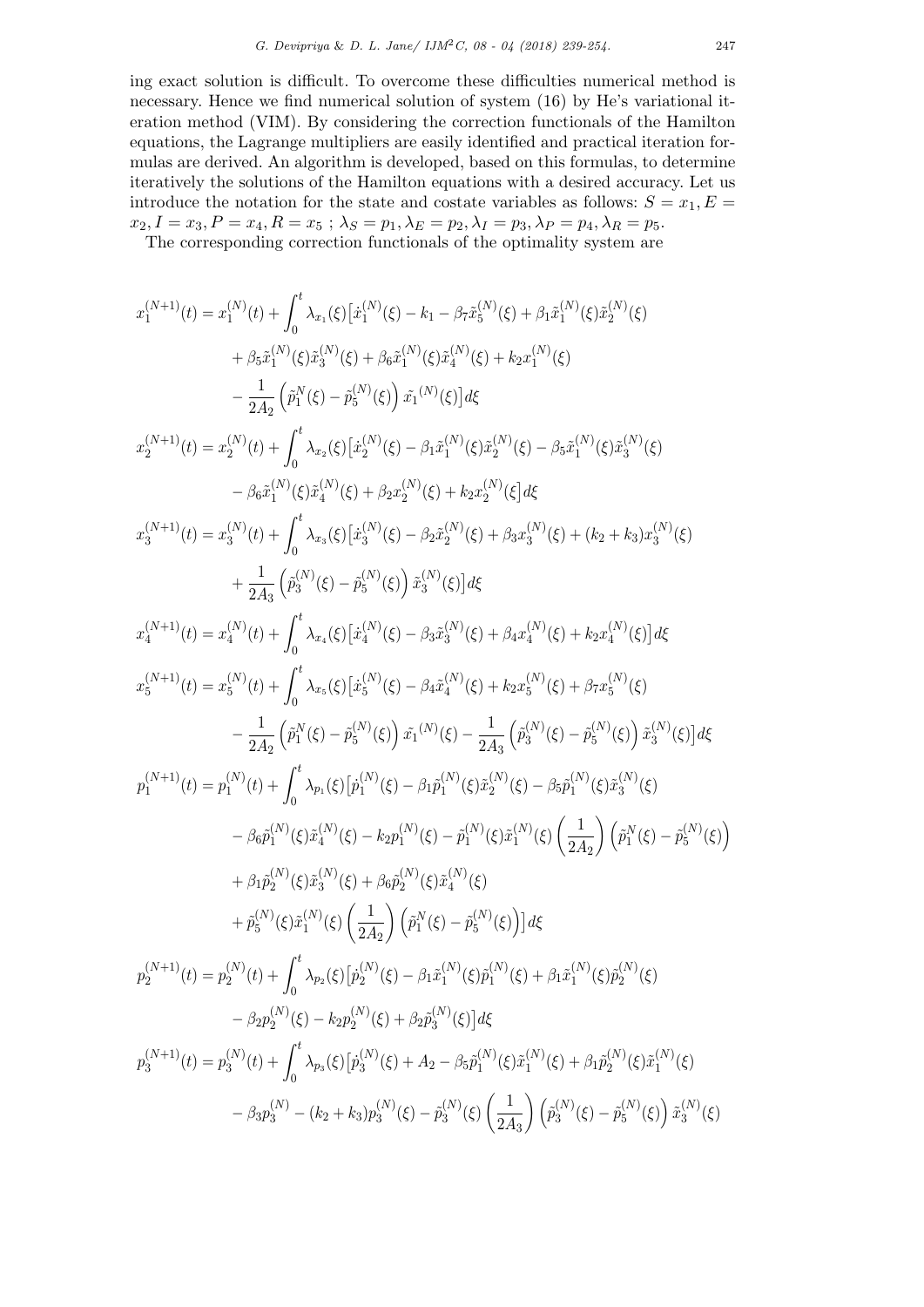$$
+ \beta_3 \tilde{p}_4^{(N)}(\xi) + \tilde{p}_5^{(N)}(\xi) \left(\frac{1}{2A_3}\right) \left(\tilde{p}_3^{(N)}(\xi) - \tilde{p}_5^{(N)}(\xi)\right) \tilde{x}_3^{(N)}(\xi) d\xi
$$
  

$$
p_4^{(N+1)}(t) = p_4^{(N)}(t) + \int_0^t \lambda_{p_4}(\xi) \left[\dot{p}_4^{(N)}(\xi) - \beta_6 \tilde{p}_1^{(N)}(\xi) \tilde{x}_1^{(N)}(\xi) + \beta_6 \tilde{p}_2^{(N)}(\xi) \tilde{x}_1^{(N)}(\xi) - \beta_4 p_4^{(N)}(\xi) - k_2 \tilde{p}_4^{(N)}(\xi) + \beta_4 p_5^{(N)}(\xi) d\xi
$$
  

$$
p_5^{(N+1)}(t) = p_5^{(N)}(t) + \int_0^t \lambda_{p_5}(\xi) \left[\dot{p}_5^{(N)}(\xi) + \beta_7 \tilde{p}_1^{(N)}(\xi) - k_2 p_5^{(N)}(\xi) - \beta_7 \tilde{p}_5^{(N)}(\xi)\right] d\xi
$$

where  $\lambda_{x_i}$  and  $\lambda_{p_i}$ ,  $i = 1, 2 \cdots, 5$  are the general Lagrange multipliers and  $\tilde{x}_i^{(N)}$ *i* and  $\tilde{p}_i^{(N)}$  $i^{(N)}$ ,  $i = 1, 2 \cdots, 5$  denote the restricted variations, i.e.,

$$
\delta \tilde{x}_i^{(N)} = \delta \tilde{p}_i^{(N)} = 0 \text{ for } i = 1, 2 \cdots, 5
$$

Making the above correction functional stationary, we can obtain following stationary conditions:

$$
\lambda_{x_1}(\xi) - k_2 \lambda_{x_1}(\xi) = 0, \ \xi \in [0, t]
$$

$$
1 + \lambda_{x_1}(t) = 0
$$

$$
\lambda_{x_2}(\xi) - (\beta_2 + k_2)\lambda_{x_2}(\xi) = 0, \ \xi \in [0, t]
$$

$$
1 + \lambda_{x_2}(t) = 0
$$

$$
\lambda_{x_3}(\xi) - (\beta_3 + k_2 + k_3)\lambda_{x_3}(\xi) = 0, \ \xi \in [0, t]
$$

$$
1 + \lambda_{x_3}(t) = 0
$$

$$
\lambda_{x_4}(\xi) - (\beta_4 + k_2)\lambda_{x_4}(\xi) = 0, \ \xi \in [0, t]
$$

$$
1 + \lambda_{x_4}(t) = 0
$$

$$
\lambda_{x_5}(\xi) - (\beta_7 + k_2)\lambda_{x_5}(\xi) = 0, \ \xi \in [0, t]
$$

$$
1 + \lambda_{x_5}(t) = 0
$$

$$
\lambda_{p_1}(\xi) + k_2\lambda_{p_1}(\xi) = 0, \ \xi \in [0, t]
$$

$$
1 + \lambda_{p_1}(t) = 0
$$

$$
\lambda_{p_2}(\xi) - (\beta_2 + k_2)\lambda_{p_2}(\xi) = 0, \ \xi \in [0, t]
$$

$$
1 + \lambda_{p_2}(t) = 0
$$

$$
\lambda_{p_3}(\xi) - (\beta_3 + k_2 + k_3)\lambda_{p_3}(\xi) = 0, \ \xi \in [0, t]
$$

$$
1 + \lambda_{p_3}(t) = 0
$$

$$
\dot{\lambda}_{p_4}(\xi) - (\beta_4 + k_2)\lambda_{p_4}(\xi) = 0, \ \xi \in [0, t]
$$

$$
1 + \lambda_{p_4}(t) = 0
$$

$$
\dot{\lambda}_{p_5}(\xi) - (\beta_7 + k_2)\lambda_{p_5}(\xi) = 0, \ \xi \in [0, t]
$$

$$
1 + \lambda_{p_5}(t) = 0
$$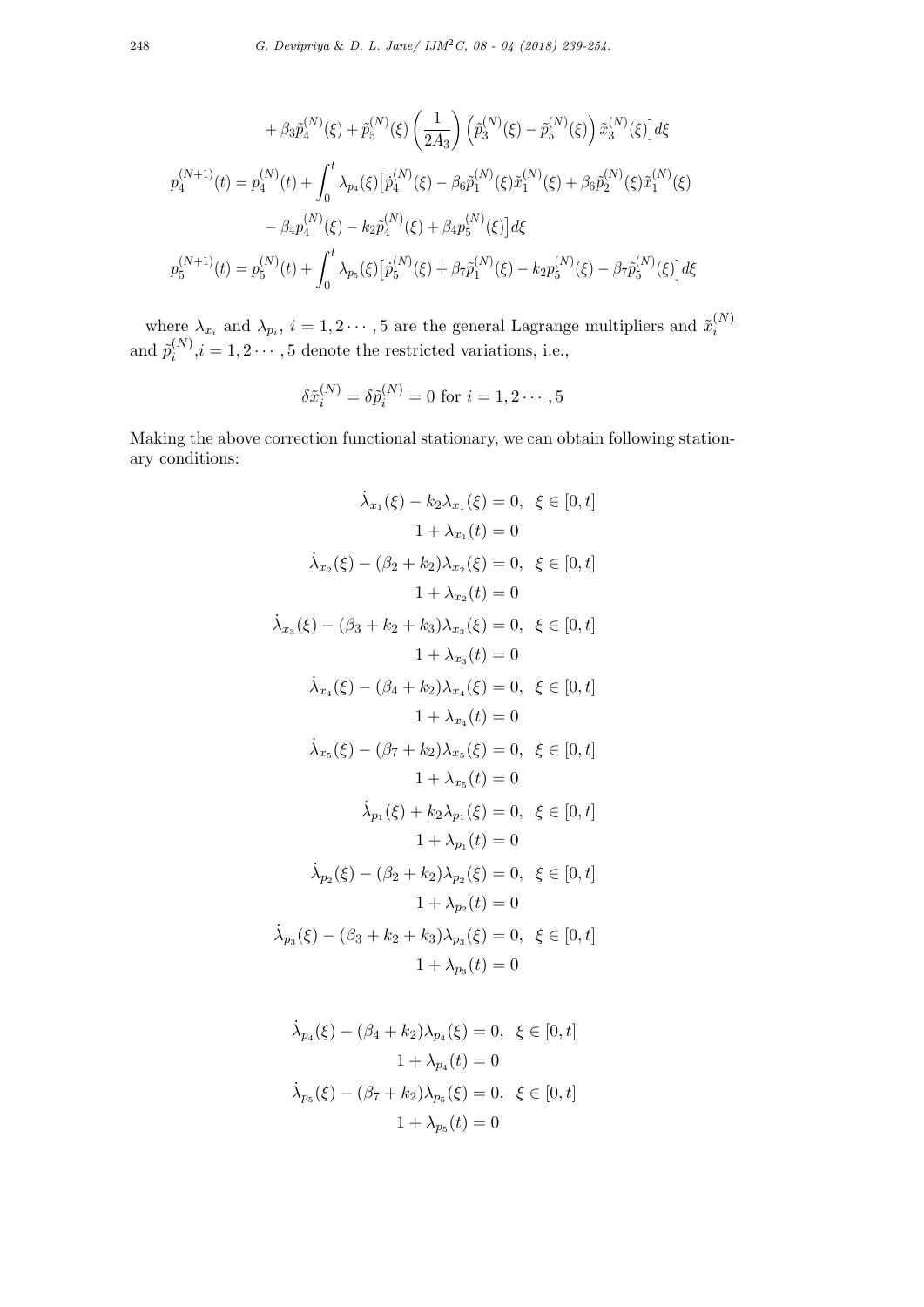The Lagrange multipliers, therefore, can be identified as

$$
\lambda_{x_1}(\xi) = -e^{k_2(\xi - t)}; \ \lambda_{x_2}(\xi) = -e^{(\beta_2 + k_2)(\xi - t)}; \ \lambda_{x_3}(\xi) = -e^{(\beta_3 + k_2 + k_3)(\xi - t)}; \n\lambda_{x_4}(\xi) = -e^{(\beta_4 + k_2)(\xi - t)}; \ \lambda_{x_5}(\xi) = -e^{(\beta_7 + k_2)(\xi - t)}; \n\lambda_{p_1}(\xi) = -e^{k_2(t - \xi)}; \ \lambda_{p_2}(\xi) = -e^{(\beta_2 + k_2)(t - \xi)}; \ \lambda_{p_3}(\xi) = -e^{(\beta_3 + k_2 + k_3)(t - \xi)}; \n\lambda_{p_4}(\xi) = -e^{(\beta_4 + k_2)(t - \xi)}; \ \lambda_{p_5}(\xi) = -e^{(\beta_7 + k_2)(t - \xi)}
$$

Substituting the above multipliers into the correction functionals results in the following iteration formulae:

$$
x_1^{(N+1)}(t) = x_1^{(N)}(t) - \int_0^t e^{k_2(\xi - t)} [x_1^{(N)}(\xi) - k_1 - \beta_7 \bar{x}_5^{(N)}(\xi) + \beta_1 \bar{x}_1^{(N)}(\xi) \bar{x}_2^{(N)}(\xi)
$$
  
\n
$$
+ \beta_5 \bar{x}_1^{(N)}(\xi) \bar{x}_3^{(N)}(\xi) + \beta_6 \bar{x}_1^{(N)}(\xi) \bar{x}_4^{(N)}(\xi) + k_2 x_1^{(N)}(\xi)
$$
  
\n
$$
- \frac{1}{2A_2} \left( \bar{p}_1^N(\xi) - \bar{p}_5^{(N)}(\xi) \right) \bar{x}_1^{(N)}(\xi) d\xi
$$
  
\n
$$
x_2^{(N+1)}(t) = x_2^{(N)}(t) \int_0^t e^{(\beta_2 + k_2)(\xi - t)} [x_2^{(N)}(\xi) - \beta_1 \bar{x}_1^{(N)}(\xi) \bar{x}_2^{(N)}(\xi) - \beta_5 \bar{x}_1^{(N)}(\xi) \bar{x}_3^{(N)}(\xi)
$$
  
\n
$$
- \beta_6 \bar{x}_1^{(N)}(\xi) \bar{x}_4^{(N)}(\xi) + \beta_2 x_2^{(N)}(\xi) + k_2 x_2^{(N)}(\xi) d\xi
$$
  
\n
$$
x_3^{(N+1)}(t) = x_3^{(N)}(t) - \int_0^t e^{(\beta_4 + k_2)\kappa - t)} [x_3^{(N)}(\xi) - \beta_2 \bar{x}_2^{(N)}(\xi) + \beta_3 x_3^{(N)}(\xi)
$$
  
\n
$$
+ (k_2 + k_3) x_3^{(N)}(\xi) + \frac{1}{2A_3} (\bar{p}_3^{(N)}(\xi) - \bar{p}_5^{(N)}(\xi)) \bar{x}_3^{(N)}(\xi) d\xi
$$
  
\n
$$
x_4^{(N+1)}(t) = x_4^{(N)}(t) - \int_0^t e^{(\beta_4 + k_2)(\xi - t)} [x_4^{(N)}(\xi) - \beta_3 \bar{x}_3^{(N)}(\xi) + \beta_4 x_4^{(N)}(\xi) + k_2 x_4^{(N)}(\xi)] d\xi
$$
  
\n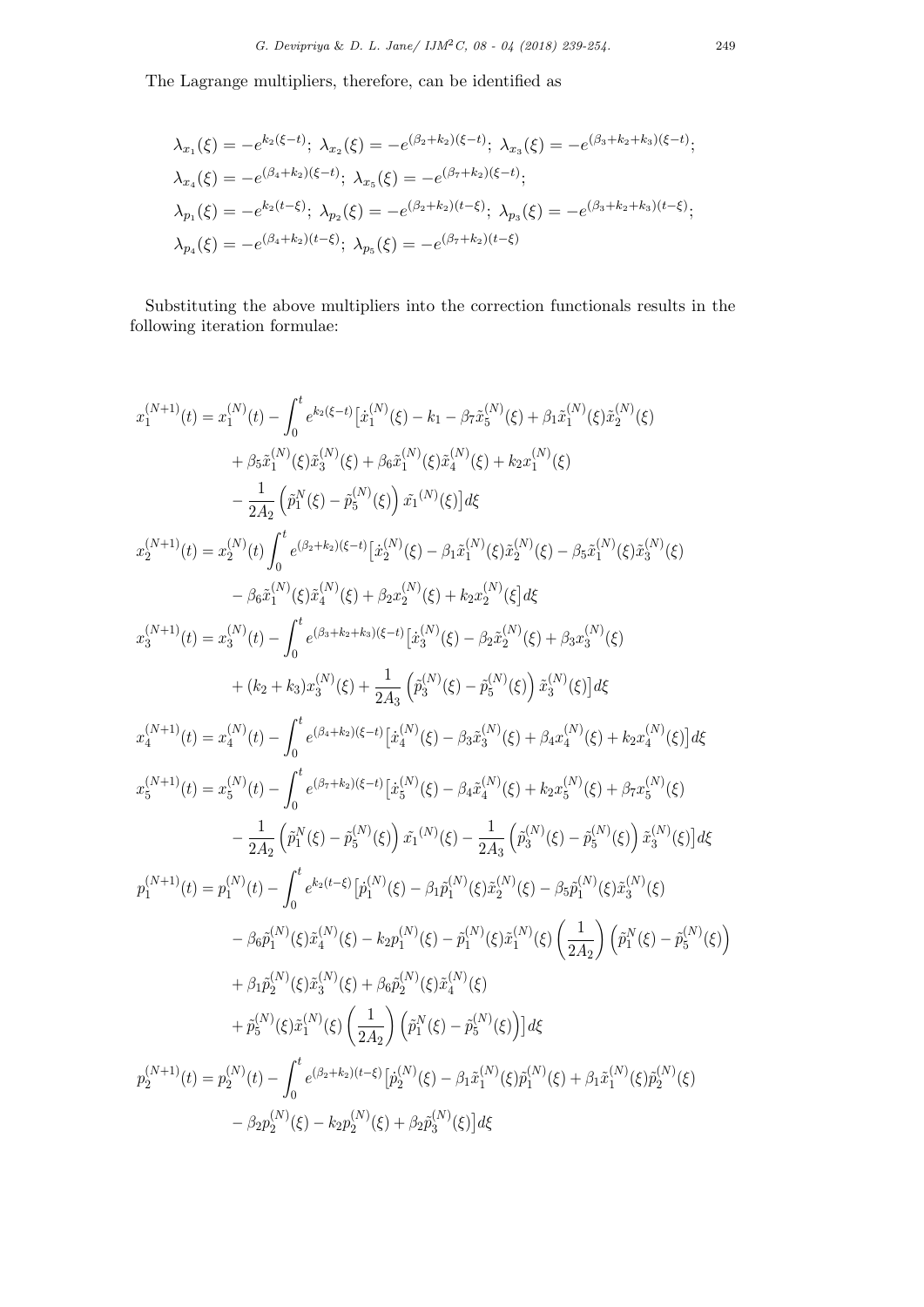$$
p_3^{(N+1)}(t) = p_3^{(N)}(t) - \int_0^t e^{(\beta_3 + k_2 + k_3)(t-\xi)} \left[ \dot{p}_3^{(N)}(\xi) + A_2 - \beta_5 \tilde{p}_1^{(N)}(\xi) \tilde{x}_1^{(N)}(\xi) \right. \\
\left. + \beta_1 \tilde{p}_2^{(N)}(\xi) \tilde{x}_1^{(N)}(\xi) - \beta_3 p_3^{(N)} - (k_2 + k_3) p_3^{(N)}(\xi) \\
\left. - \tilde{p}_3^{(N)}(\xi) \left( \frac{1}{2A_3} \right) \left( \tilde{p}_3^{(N)}(\xi) - \tilde{p}_5^{(N)}(\xi) \right) \tilde{x}_3^{(N)}(\xi) + \beta_3 \tilde{p}_4^{(N)}(\xi) \\
\left. + \tilde{p}_5^{(N)}(\xi) \left( \frac{1}{2A_3} \right) \left( \tilde{p}_3^{(N)}(\xi) - \tilde{p}_5^{(N)}(\xi) \right) \tilde{x}_3^{(N)}(\xi) \right] d\xi \\
p_4^{(N+1)}(t) = p_4^{(N)}(t) - \int_0^t e^{(\beta_4 + k_2)(t-\xi)} \left[ \dot{p}_4^{(N)}(\xi) - \beta_6 \tilde{p}_1^{(N)}(\xi) \tilde{x}_1^{(N)}(\xi) + \beta_4 p_5^{(N)}(\xi) \right] d\xi \\
p_5^{(N+1)}(t) = p_5^{(N)}(t) - \int_0^t e^{(\beta_7 + k_2)(t-\xi)} \left[ \dot{p}_5^{(N)}(\xi) + \beta_7 \tilde{p}_1^{(N)}(\xi) - k_2 p_5^{(N)}(\xi) - \beta_7 \tilde{p}_5^{(N)}(\xi) \right] d\xi
$$

#### **5. Numerical results and discussion**

The optimality system has been solved numerically and the results have been interpreted graphically using Maple. The optimality system is a nonlinear two-point boundary value problem, with separated boundary conditions at times  $t = 0$  and  $t = T$ . Let the simulation be done for the terminal value  $T = 20$ . Let the values of the parameters be [4]:  $k_1 = 2.923 \times 10^{-4}, k_2 = 1.077 \times 10^{-4}, k_3 = 1.731 \times 10^{-5}, \beta_1 = 3.000 \times 10^{-5}$  $\beta_2 = 5.500 \cdot \beta_3 = 1.000, \beta_4 = 1.000, \beta_5 = 1.500 \times 10^{-4}, \beta_6 = 6.000 \times 10^{-5}$  $\beta_7 = 7.000 \times 10^{-2}$ . Let us choose the weight constants  $A_1 = 1000, A_2 = 100, A_3 = 10$ . The initial costates values of  $p_1(0), p_2(0), p_3(0), p_4(0), p_5(0)$  are unknown constants to be determined by imposing transversality conditions  $p_1(T) = 0, p_2(T) = 0, p_3(T) = 0, p_4(T) = 0, p_5(T) = 0.$ 

In figure 1, the effect of optimal control in the susceptible population is analyzed. We observe a decline in the population of susceptible with and without control. With control that is when the susceptibles are vaccinated we infer a steady decrease in their population compared to without control. For instance, by 10*th* day, the susceptible population is below 6000 whereas it is close to 10000 without control. Also the vaccination does not work to the children who are exposed to the disease , so they move to the exposed and infected compartments.

In figure 2, the number of individuals who are exposed to HFMD is presented. The increase in curve is observed denoting that the susceptible move to the exposed compartment because they may gain disease when they are in contact with infected patients or with those carrying post-infection virus or with those who are already exposed. However, the number of exposed children with control is comparatively lesser than without control.

In figure 3, the effect of optimal control in infected population is discussed. The figure shows that in the presence of control the number of infected population moves close zero. The treatment given to the infected helped to minimize the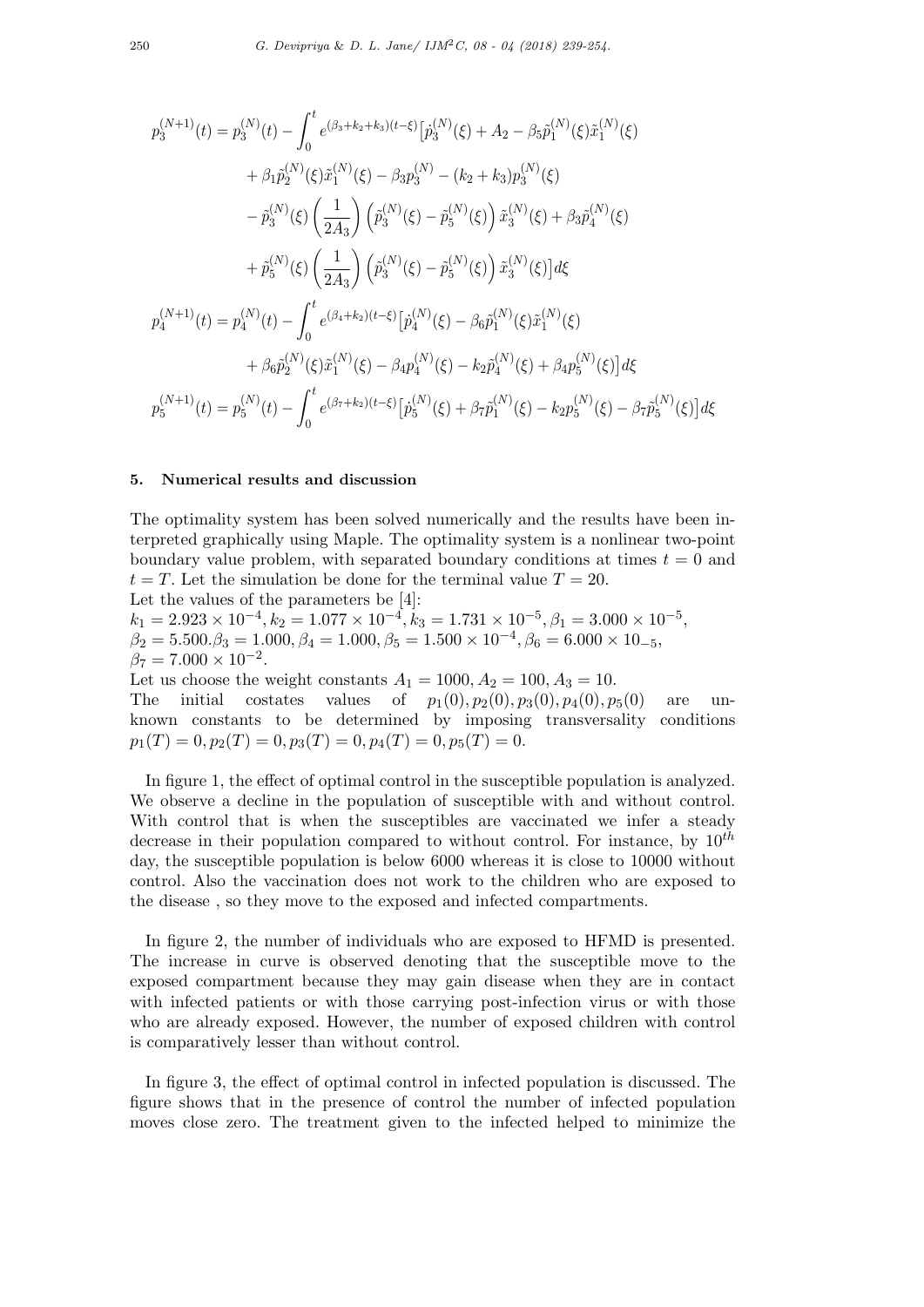

Figure 1. The effect of optimal control in the susceptible population.



Figure 2. The effect of optimal control in the Exposed population.

infected population. The infected population move to the clinically recovered or post-infection virus shedding group compartment when they get treated. They move to the post-infection virus shedding group because their symptoms are only reduced but they are not fully recovered. On the other hand, we infer a rapid increase in the number of infected individuals in the absence of control.

In figure 4, the number of individuals in the post-infection virus shedding group is shown. We assumed that initially only 4 children were clinically recovered. There is no increase in the clinically recovered graph due to the effectiveness of the control in the infected individuals. Whereas in the absence of control, we observe a rapid increase in the clinically recovered group as symptoms may subside over a period of time but they act as carrier of the viruses.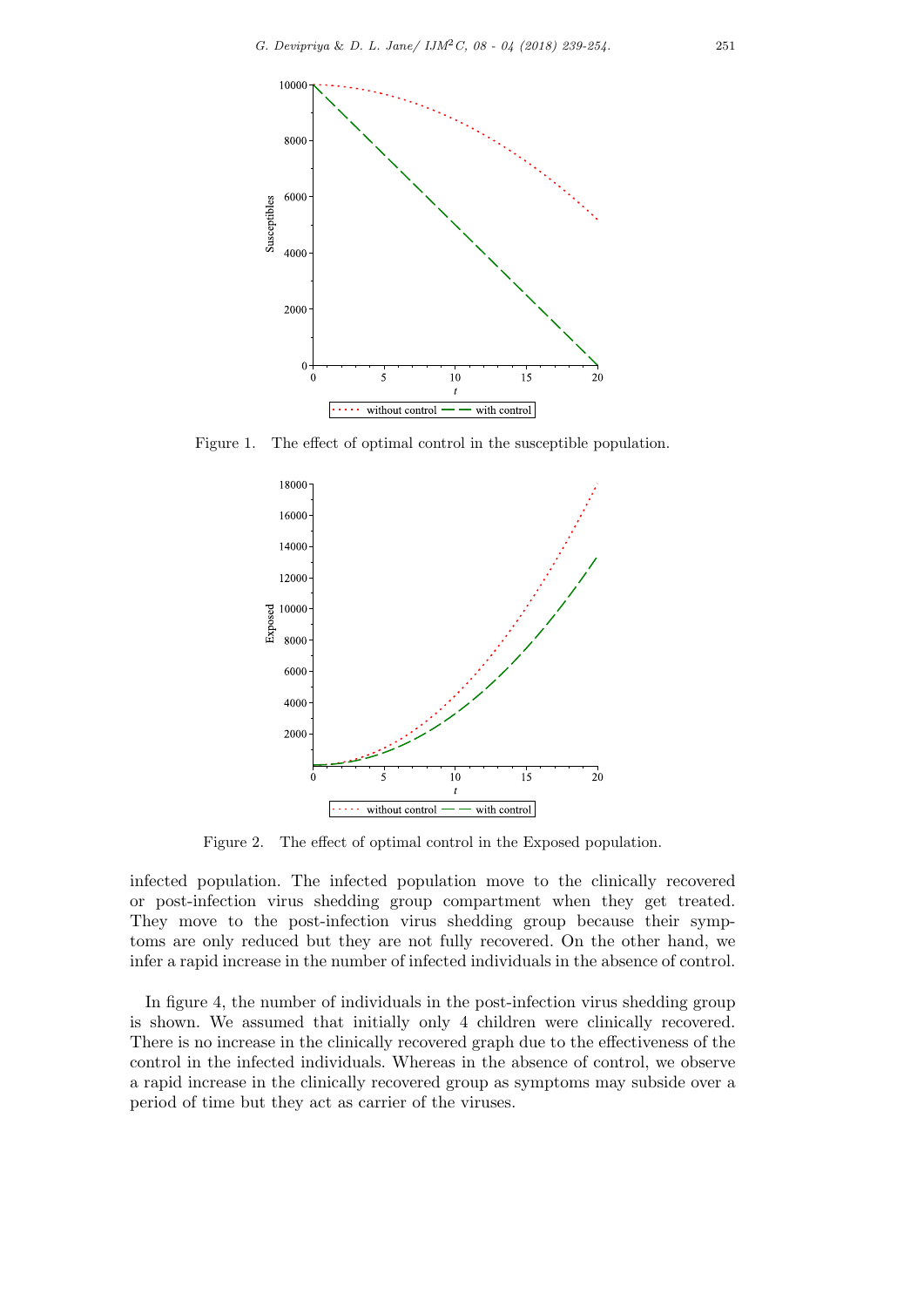

Figure 3. The effect of optimal control in the Infected population.



Figure 4. The effect of optimal control in the Clinically Recovered population.

In figure 5, the effect of optimal control in the fully recovered population is discussed. In the presence of control, we infer that there is an increase in the curve which is because as the clinically recovered population move to the fully recovered compartment, the susceptible population after the vaccination and also the infected population after the treatment move to fully recovered population. But after a certain interval of time there is a decrease in the fully recovered population as they may lose their immunity and move to susceptible class or they may get exposed to other strains of HFMD virus. On the other hand, without control initially there was a slight increase in the recovered population and there after it reduces. The slight increase in curve may be due to the children's own immunity. The figure clearly depicts the increase in recovered population with and without control.

At convergence, the value of the costate vector at  $t = 0$  are  $[p_1(0) = 0.003304428876; p_2(0) = 23.76573493; p_3(0) = 22.47392574;$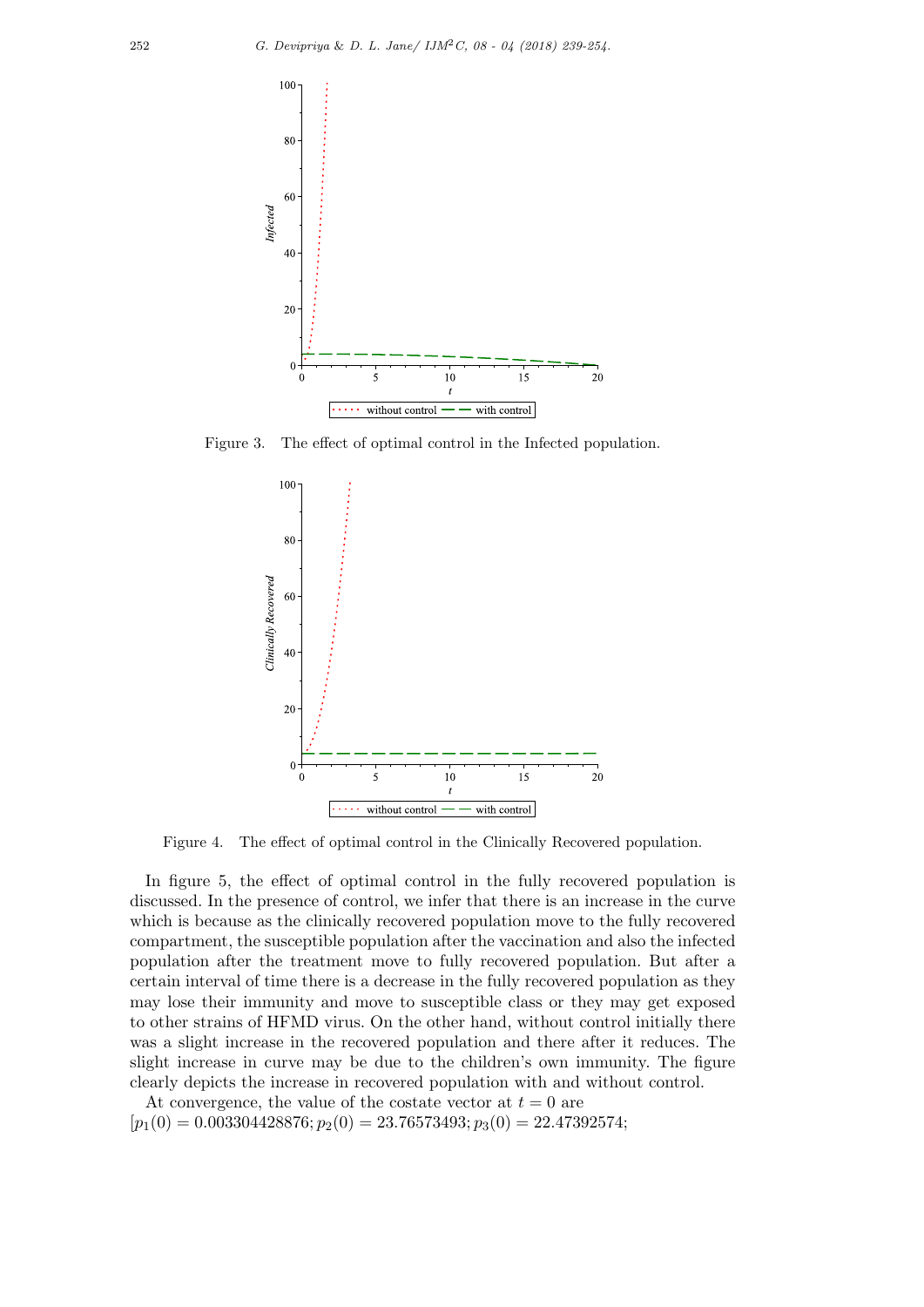

Figure 5. The effect of optimal control in the Fully Recovered population.

 $p_4(0) = 0.0003412521205; p_5(0) = 0.002324704130$ 

#### **6. Conclusion**

In this paper, a controlled SEIPR model of Hand Foot and Mouth Diseases was formulated by considering two controls as treatment for infected population and vaccination for susceptible population. An attempt was made to study the optimal combination of vaccination and treatment strategies with cure and vaccine towards eradication within a specified period. Pontryagin's maximum principle was used to characterize the optimal controls, and the optimality system was derived.The optimality system is two point boundary value problem. The solution for this optimal system is obtained by applying He's variational iteration method, which gives approximate solutions with high accuracy and the result is represented graphically. The numerical results show that the optimal strategy becomes more effective when we combined the vaccination and treatment strategies together.

#### **References**

- [1] E. A. Bakare, A. Nwagwo and E. Danso-Addo, Optimal control analysis of an SIR epidemic model with constant recruitment, International Journal of Applied Mathematical Research, **3 (3)** (2014) 273-285.
- [2] K. Blayneh, Y. Cao and H.-D. Kwon, Optimal Control of Vector-Borne Diseases: Treatment and Prevention, Discrete and Continuous Dynamical Systems - Series B, **11 (3)** (2009) 587-611.
- [3] E. Bonyah, K. Badu and S. KesiAsiedu-Addo, Optimal control application to an Ebola model, Asian Pacific Journal of Tropical Biomedicine, **6 (4)** (2016) 283-289.
- [4] S. J. Chan, J. Labadin and Y. Podin, A dynamic SEIPR model for the spread of hand, foot and mouth disease in Sarawak, Journal of Telecommunications, Electronics and Computer Engineering (JTEC), **9** (2017) 125-129.
- [5] G. Devipriya and K. Kalaivani, Optimal control of multiple transmission of waterborne diseases, International Journal of Mathematics and Mathematical Sciences, **2012** (2012), doi:10.1155/2012/421419.
- [6] W. H. Fleming and R. W. Rishel, Deterministic and Stochastic Optimal Control, Springer, New York, NY, USA, (1975).
- [7] H. Gaff and E. Schaefer, Optimal control applied to vaccination and treatment strategies for various epidemiological models, Mathematical Biosciences and Engineering, **6** (2009) 469-492.
- [8] J. H. He, Variational iteration method a kind of non-linear analytical technique: some examples, International Journal of Non-Linear Mechanics, **34 (4)** (1999) 699-708.